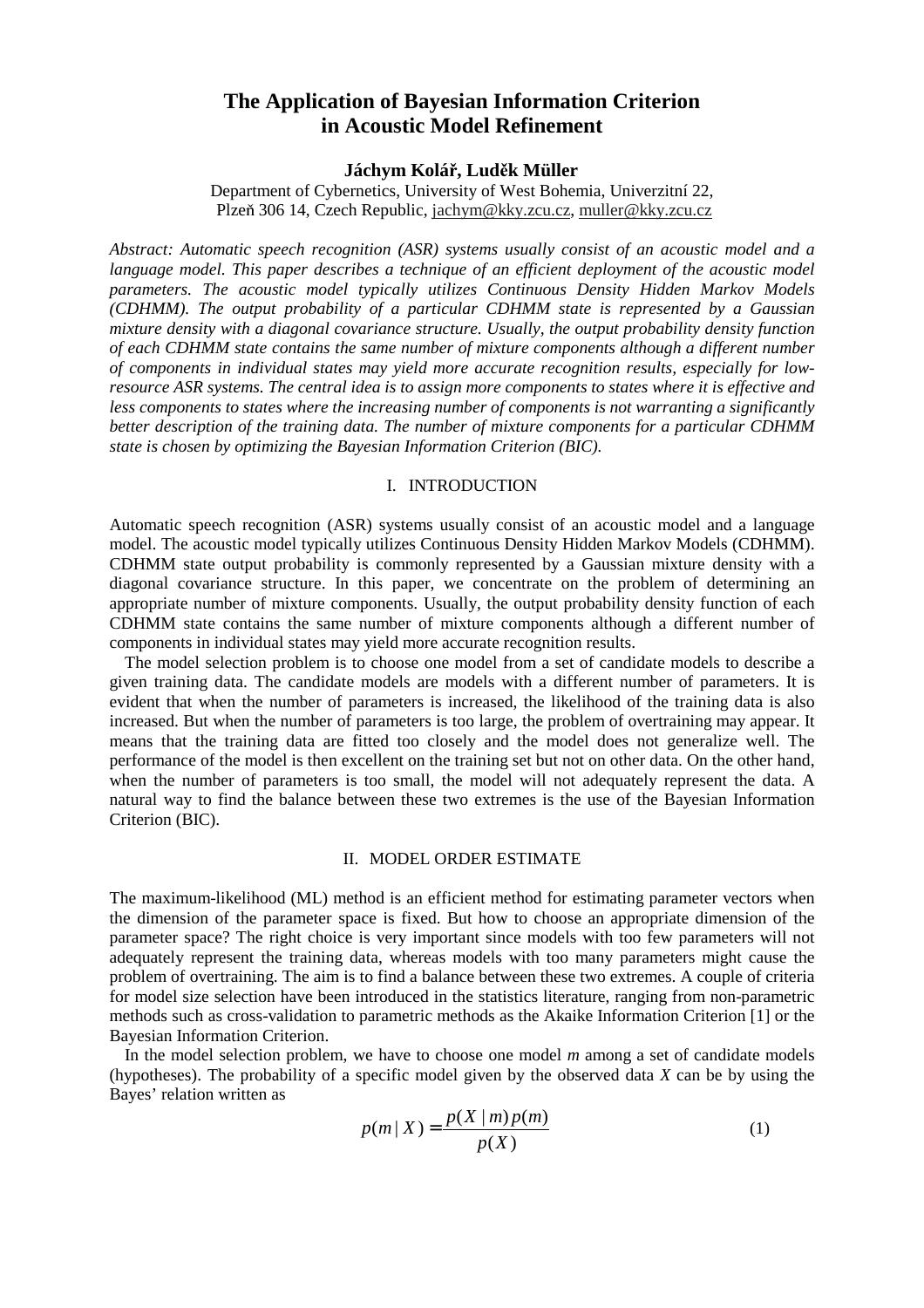where  $p(m)$  is the prior probability reflecting our prior belief in the speci fic model. The model is typically defined by a set of parameters denoted by  $\theta$ , so that we set up a generative model density  $p(X/m, \theta)$ . Thus, we obtain the following relation

$$
p(X \mid m) = \int_{\mathcal{P}} p(X, \theta \mid m) d\theta = \int_{\mathcal{P}} p(X \mid \theta, m) p(\theta \mid m) d\theta \tag{2}
$$

where  $p(\theta|m)$  carries a possible prior belief on the level of parameters. T he integral in (2) is often too complicated to be evaluated analytically. A number of various approxim ations have been proposed, here we use the BIC approximation which has been introduced for the firs time by G. Schwarz in  $1978[2]$ . This method approximates the integral by a Gaussian in the vic maximizes the integrant. With this approximation, we get

*\** that

$$
\log p(X,m) \approx \log p(X \mid \theta^*, m) - \frac{d}{2} \log N \tag{3}
$$

where *d* is the dimension of a parametric model and *N* is the number of training cases. A detailed inference of BIC can be found in [3]. The BIC criterion has often been used for model identif ication in statistical modeling, timeseries, linear regression, automatic audiose gmentation etc. [4,5].

#### IIIACOUSTICMODELREFINEMENT

In CDHMM based speech recognition, it is assumed that the sequence of observed speech vectors is generated by a finite state machine which changes its state e very time unit. Each time that a state is entered a speech vector is generated from the state's output probabi lity density. To each speech unit (e.g. monophone or triphone) is assigned just one CDHMM, typically with 3 emitting state s. CDHMM state output probability is represented by a Gaussian mixture densit y with a diagonal covariance structure. The output distribution is then defined as

$$
b(o) = \sum_{m=1}^{M} c_m N(o \mid \mu_m, Q_m)
$$
 (4)

where *M* is the number of mixture components, *o* is the observed vector, *cm* is the weight of *m*-th component, and  $N(o | \mu_m Q_m)$  is the multidimensional Gaussian density with the mean vector  $\mu_m$  and the diagonal covariance matrix  $Q_m$ . For  $c_m$  it holds

$$
\sum_{m=1}^{M} c_m = 1. \tag{5}
$$

The mixture model is here a parsimonious representation of a non-standa rd output density. An illustration of a Gaussian mixture density and its components is shown in Fig. 1. A zero cepstral coefficient distribution of a particular states erves as an example there.

Now we will assume an application of the BIC to the output density of CDHMM states. We concentrate on the problem of determining an appropriate number of mixture c omponents. Usually, the output probability density function of each CDHMM state contains the sa me number of mixture components although a different number of components in individual states m ay yield more accurate recognition results. The central idea is to assign more components t o states where it is effective and less components to states where the increasing number of components is not warrant ingasignificantly better description of the training data. Thus, BIC should tend to choose more component sforthe states representing more complex sounds and vice versa less components for the states representing less complex sounds. The parameters of the whole acoustic model are then efficiently depl oyed.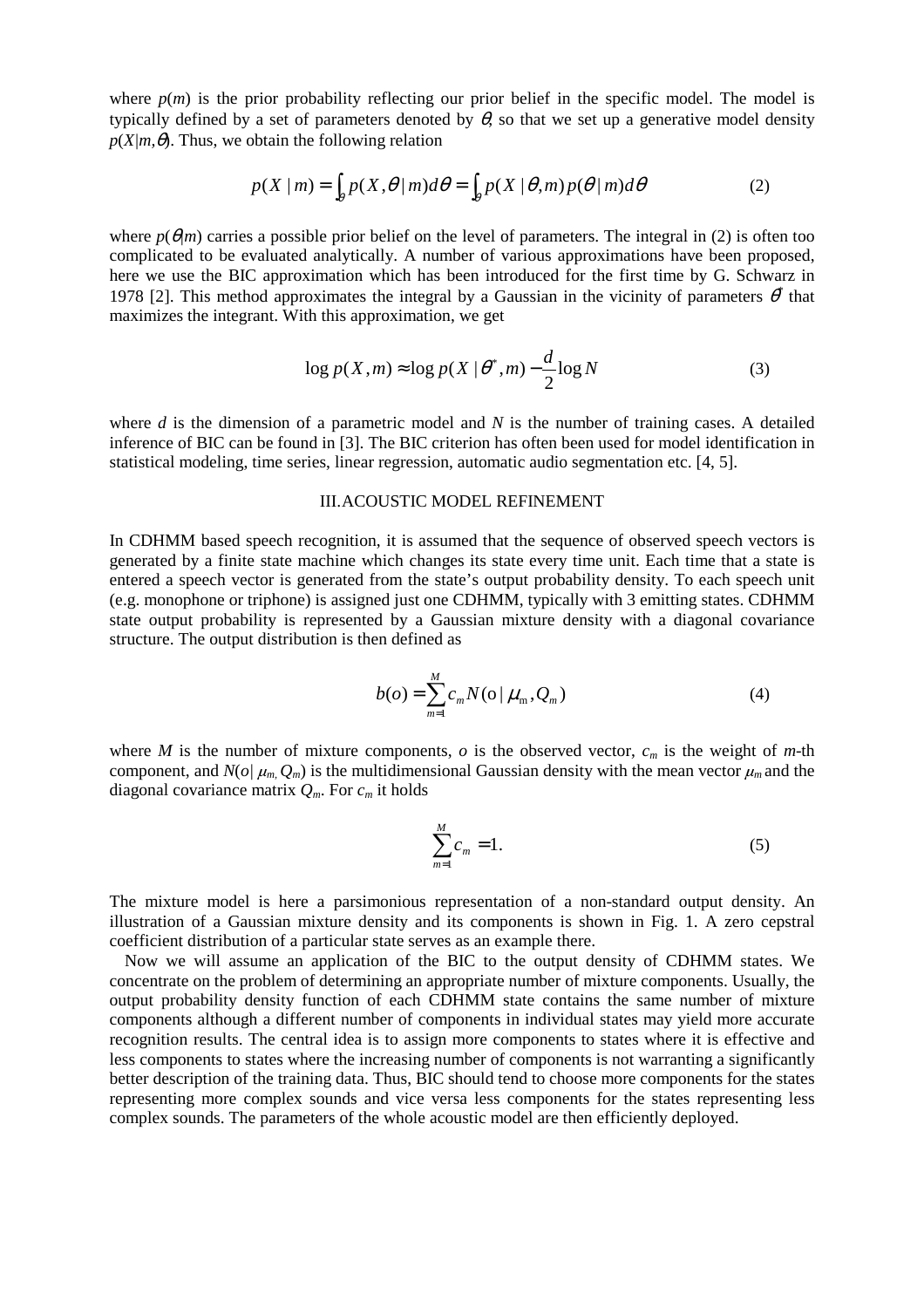

Fig.1: An example of a Gaussian mixture density and its components

Let *m* be an acoustic model containing  $n<sub>g</sub>$  Gaussians with diagonal covariance matrixes and *K* the dimensionality of the training data. Then, the total number of parameters neede dto describe the model is

$$
d = (2K + 1) \cdot n_g \,. \tag{6}
$$

Let *X* be the training data set comprising *N* samples, and let  $p(X/m)$  be the training data likelihood. With this notation, the BIC approximation in (3) can be rewritten as

$$
BIC(X,m) = \log p(X|m) - \lambda \frac{d \log N}{2}
$$
 (7)

where parameter  $\lambda$  > 0 is arbitrary chosen by a system designer. Rigidly taken,  $\lambda$  $\lambda = 1$  is set in (3), but the possibility of varying  $\lambda$  allows us to affect the overall model size. This fact is ve ryimportant in many cases and will be mentioned later. The greater value of  $\lambda$ ischosen, the smaller model we get.

 The aim is to choose a model *m* that maximizes *BIC*(*X,m*)*.* Note that the size of the model is exponentially penalized, so the large models can be selected only if they considerably better describe the training data. We can discuss two distinct cases of the BIC application. The maximal number of parameters that the ASR system can support is either limited or not. The first case arises when we are designing a low-resource system (e.g. ASR for mobile phones, PDA et c.) [6]. In the resourceconstrained system, model size has significant economic and energet ic consequences. A large model requires more non-volatile storage than a small one, and its associ ated computations usually require more processor cycles and runtime memory. The limited maximal numbe r of parameters is here suboptimal, so we choose such value of - $\lambda$  at which the total number of parameters is equal to the maximal allowed number. In the latter case we can test differe nt values of  $\lambda$  and determine that one that maximizes recognition accuracy [7].

We applied the BIC criterion on triphone models with shared states. H owever, the resembling strategy could be applied on any models that we use (e.g. monophones, biphones etc.) We sear ched for the BIC-optimal triphone models with shared states using a following strategy. We trained sets of triphone models with a fixed number of mixture components assigned to each state and stored them. Subsequently, we computed training data likelihood  $p(m/X)$  for each state of each set by the forced alignment. Then we were able to easily determine BIC maximizi ng *ng* for each state of the triphone set. Triphone models with a varying number of components were consequently retrained allowing a variablealignment.

This procedure is illustrated for a particular state in Fig. 2. The second em itting state of the model of *L\_B-d+a* triphone serves as an example there. A maximal number of components i set to 32. The horizontal axes represent number of components. The vertical axes repre sent the training data loglikelihood (in the top part) and the BIC value (in the bottom part). As the number of mixture components increases, the log-likelihood improves too, whereas the BIC value first increases and then decreases. In this example, the optimal value of the BIC criterion was reached at  $n_g = 18$ .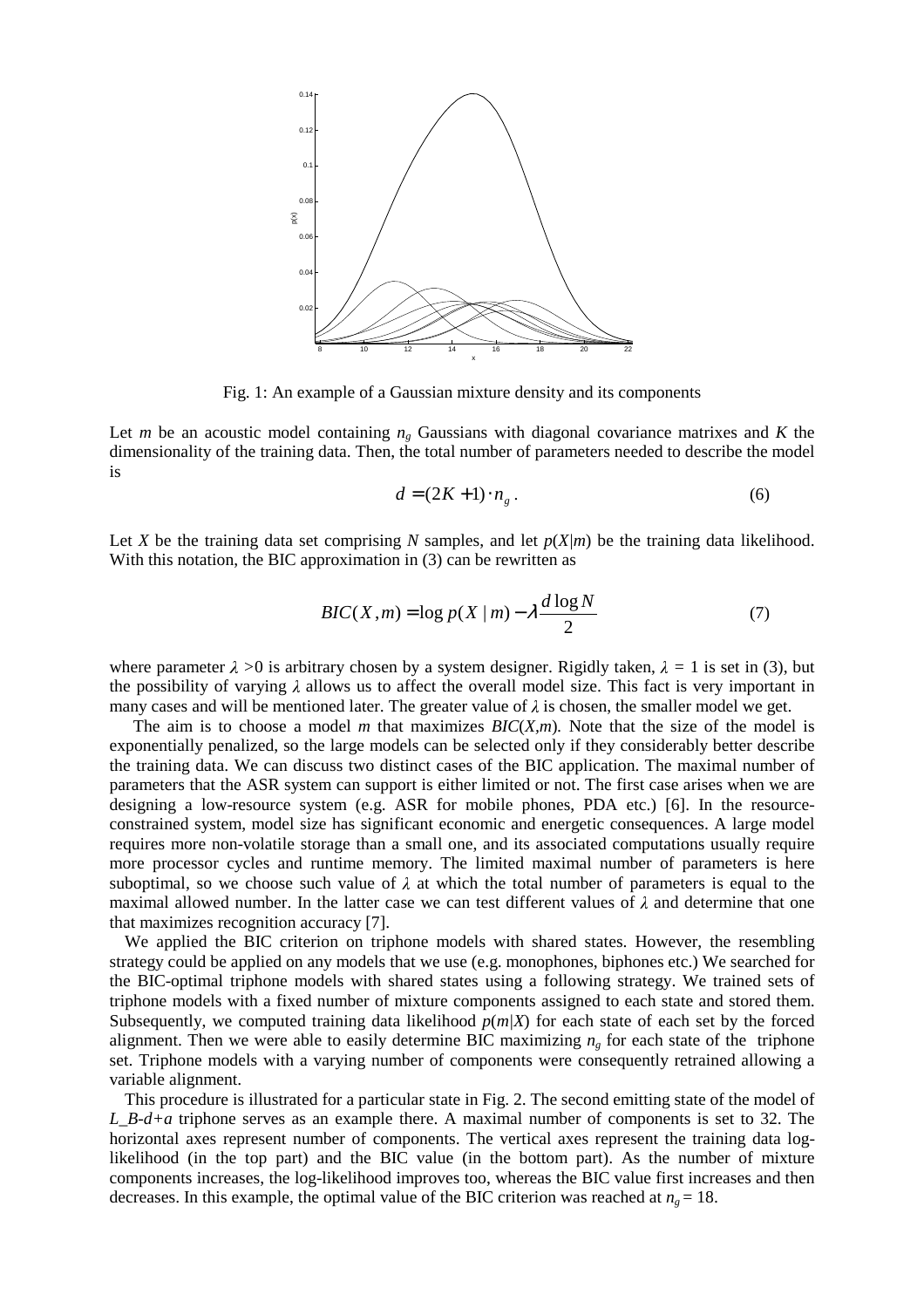

Fig. 2: Anexample of choosing a BIC optimal number of mixture components

#### IV. EXPERIMENTAL RESULTS

The method was tested on a subset of the Czech Read-Speech Corpus ( UWB S01) recorded at University of West Bohemia [8]. The used subset of the corpus consist sof 40 phonetically balanced sentences that were read by 105 different speakers (66 males and 39 females). Thus, the used dataset altogether contains 4200 records. All waveforms were parametrized by the PLP method with 13 cepstral coefficients with additional delta and delta-delta coeff icients. The whole dataset was divided into a training set (100 speakers) and a testing set (5 speakers not appearing in the training set). The vocabulary comprising 679 items was used both for the training and the t esting. So we revolve a speaker independent system with a medium vocabulary. To evaluate only the impact of the acoustic model, no language model was used during the testing. The HTK speech recognizer [9] was used in all experiments. Recognition accuracy was used as an evaluation metric. It is def ined as

$$
Acc = \frac{N - D - S - I}{N} \cdot 100\%
$$
 (8)

where *N* is the total number of labels in a transcript file. *D* is the number of deletions. *S* is the number of substitutions, and *I* is the number of insertions.

We made several experiments to evaluate the impact of the acous tic model refinement on the performance of an ASR system. The value of - $\lambda$  was one achoccasion chosens othat the BIC-refined system had the same total number of Gaussians as a corresponding bas eline system. The systems having assigned a constant number of mixture components to each state w ere chosen as those baseline systems. We tested systems with 5, 6, 8, 10, and 13 mixture components. Results are s hown in Table 1 where *Avg n<sub>g</sub>* denotes the average number of components per state, *BIC Acc* the accuracy after applying BIC, *BL Acc* the baseline accuracy, and *Imp* the absolute accuracy improvement. As it is possible to see, a slight recognition accuracy improvement was ac hieved. A more significant improvement was reached when the number of components per state was 5 and 6. This case corresponds to a low-resource system with a limited number of parameters.

TABLE1.A comparison of the recognition accuracy of a baseline and the BIC-refined sy stem

|        | Avgn <sub>g</sub> | $BICAcc$ [%] | $BLAcc$ [%] | Imp[%] |
|--------|-------------------|--------------|-------------|--------|
| 0.0027 | 5                 | 79.07        | 77.52       | 1.55   |
| 0.0022 |                   | 79.40        | 77.93       | 1.47   |
| 0.0016 | 8                 | 79.29        | 78.97       | 0.32   |
| 0.0012 | 10                | 79.69        | 79.26       | 0.43   |
| 0.0008 | 13                | 79.58        | 79.33       | 0.25   |